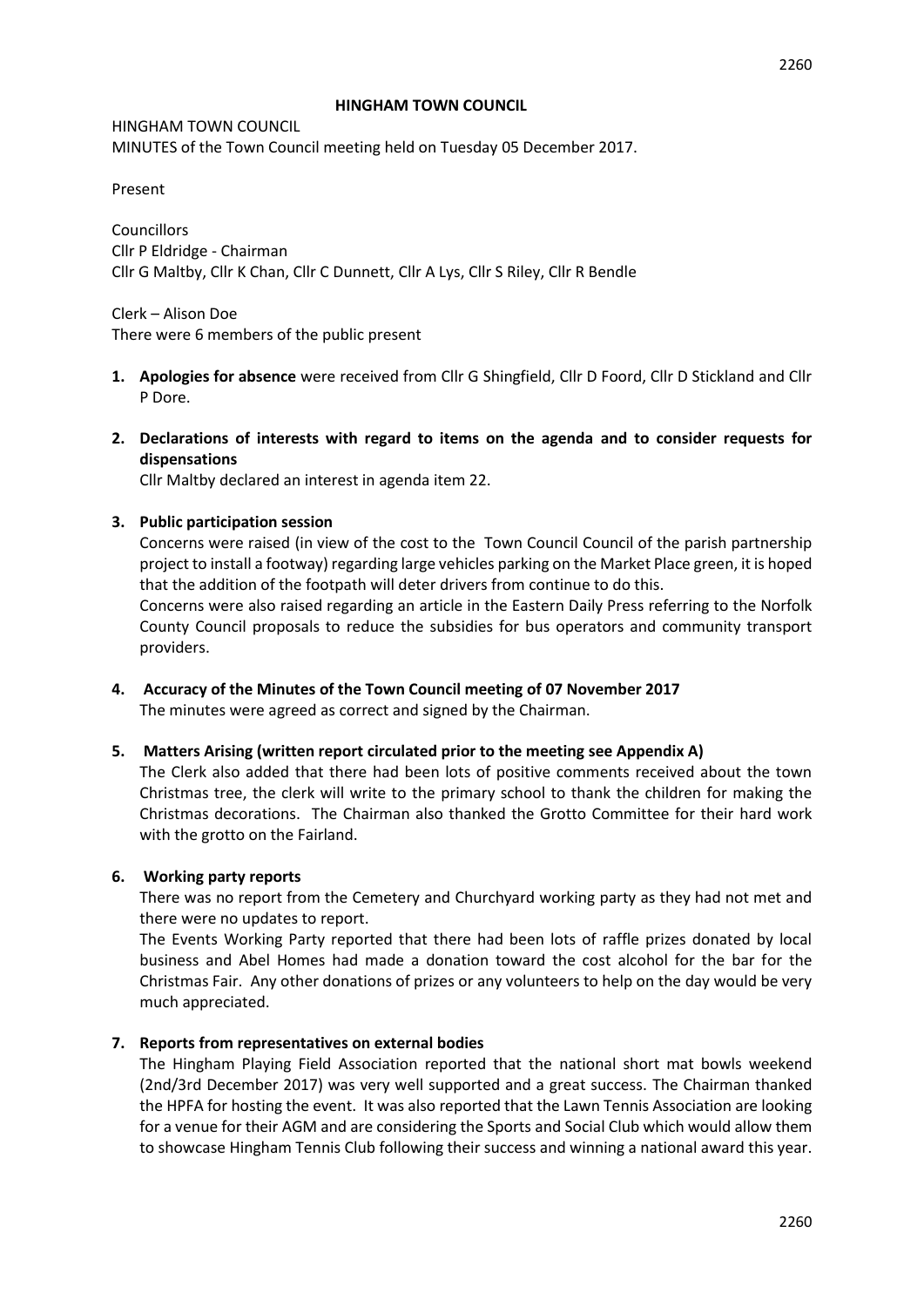- **8.1 South Norfolk Council – Get ready for winter**
- **8.2 South Norfolk Council –bin collection changes to dates over Christmas**
- **8.3 Norfolk County Council – Plan ahead for Christmas**
- **8.4 South Norfolk Council – Parish Precepts**
- **8.5 Norfolk County Council - Ranger Inspection – Visit due for Hingham**
- **8.6 Norfolk Constabulary - Hingham, Deopham and Wicklewood Newsletter**
- **8.7 Norfolk Constabulary - Norfolk PCC launches council tax consultation**
- **8.8 Norfolk ALC Newsletter - 29th November 2017**
- **8.9 Norfolk County Council Highways Engineer – Bob West – Response to safety concerns – Norwich Road**
- **8.10 Abel Homes - Managing Director , Paul Legrice - Response to Safety Concerns – Norwich Road**
- **8.11 NALC subscriptions for the 2018/19 year – N**ALC advised that they would be introducing an annual fee of £30 for councils using the "norfolkparishes.gov.uk" website facility – which is currently free

# **9. District Councillor's report**

District Cllr Yvonne Bendle reported that she had contacted the Co-op regarding the delayed opening (in November) of the new Co-op shop on Norwich Road, unfortunately this was due to IT issues which prevented the tills from being operated. The Co-op staff apologise for any inconveniences caused and hope to have an event in January involving the community. The Coop wish to make a donation of £500 to a local community cause, Cllr Bendle advised that she would like to nominate the Town Council's Events Working Party (for use in organising future events). The Co-op would like to support other local community groups looking for funding in the future.

Cllr Bendle also reported that there will be a consultation on the Local Plan for South Norfolk, Broadland and Norwich districts (the Greater Norwich Local Plan). This regulation 18 consultation on the plan being developed by the Greater Norwich Development Partnership will set out the amount of new homes to be built across the total area of all three districts. It will give people the opportunity to comment on the vision and objectives for the whole area and the strategic policies and it will cover the period to 2036. It will also allow residents to view the land submitted by developers that could be made available for development in Hingham. The GNDP are hoping to have a roadshow event in Hingham, with regard to potential development land (date to be confirmed). The consultation is due to be held between January and March 2018 and will be available via the GNDP website. Concerns were raised from the Town Council that the development plans would not include provisions for small developments which would be more sustainable for smaller communities, rather than the large developments currently being built. There was also concern expressed regarding the continued development of Watton which has a knock on effect of increasing traffic on the B1108 through Hingham.

# **10. County Councillor's report**

County Cllr Margaret Dewsbury reported that there has again been talk of forming a Unitary Authority. It was also reported that funding for a third river crossing in Great Yarmouth has been announced in the Chancellor's Autumn Budget. Norfolk County Council have provided 80 more support workers in Adult Social Care 40 of which are to support people coming out of hospital. Children's services are performing well with more social workers for looked after children. Norfolk Library Service have won the National Health of Libraries award for the  $2<sup>nd</sup>$  year.

#### **11. Planning Decisions**

**11.1 2017/2538 - 27 Norwich Street Hingham Norfolk NR9 4LJ**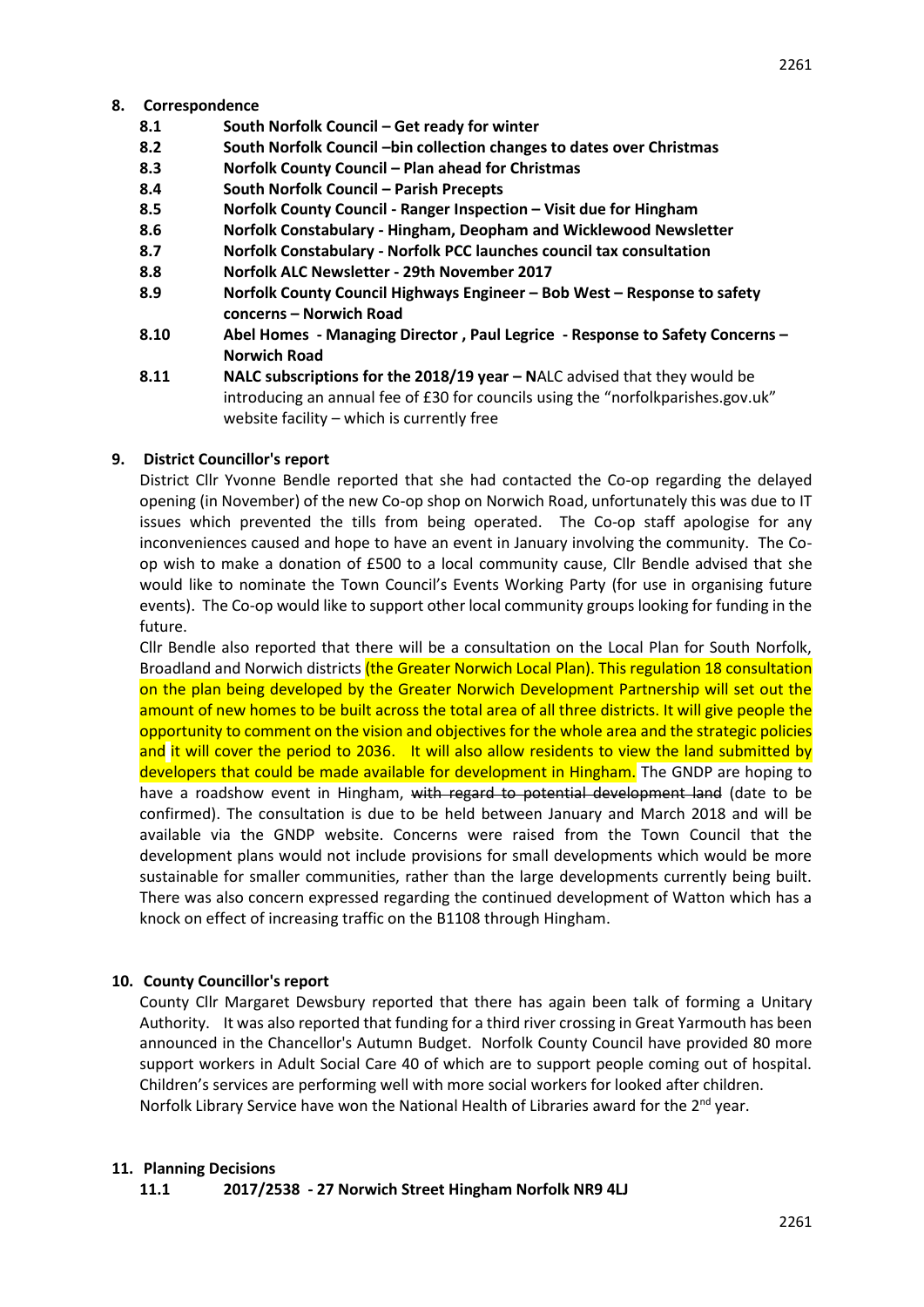**Non material amendment of permission 2016/0474 (Demolition of existing garage building (including the forecourt canopy) and construction of a new food convenience store (Use Class A1) with alterations to the car parking area.) - change of material to window panel to ATM - Approval with no Conditions**

- **11.2 2017/2463 - 5 The Fields Hingham Norfolk NR9 4JG Single storey side extension. - Approval with Conditions**
- **11.3 2017/2413 - 3 Baxter Close Hingham NR9 4HZ Front Porch, Rear First Floor Extension and 2 No Dormers to Front Elevation - Approval with Conditions**
- **11.4 2017/2346 - Rowansyde Watton Road Hingham NR9 4NW 2 Storey rear extension - Approval with Conditions**
- **11.5 2017/2328 Wembury 4 Hardingham Road Hingham Norfolk NR9 4LX Rear extension and link to garage which is to be converted to a bedroom. - Approval with Conditions**
- **11.6 2017/2009 - & 2017/2008 29 Market Place Hingham NR9 4AF Porch extension, re-siting oil tank including new oil pipeline under entrance to churchyard, replace mullioned ground floor window to south elevation of house, replacement of concrete garage, new garden/wood store(retrospective), new gate and new garden shelter. - Approval with Conditions**

# **12. Planning Applications**

**(as notified by SNC for consultation)**

**12.1 2017/2562 - 2A Hardingham Road Hingham Norfolk NR9 4LX Demolition of flat roof garage and erection of pitched roof double garage**  The council agreed to recommend approval.

*(Applications for information, where Town Council is not consulted for comment)*

- **12.2 2017/2638 - 27 Norwich Street Hingham NR9 4LJ Discharge of Condition 9 (Ground Gases or Vapours) of Permission 2016/0474 - Demolition of existing garage building (including the forecourt canopy) and construction of a new food convenience store (Use Class A1) with alterations to the car parking area**
- **12.3 2017/2331 Seamere Seamere Road Hingham NR9 4LP Discharge of condition 7 from planning consent 2013/0676 - Water Calculations.**
- **13. To agree the details of the application for submission to Norfolk County Council for the Parish Partnership Scheme 2018/19 (improvements to Right of Way footpath 1 and 8).** The funding application was circulated to all councillors prior to the meeting and it was agreed that it should be submitted to Norfolk County Council. The Clerk was thanked for her hard work.
- **14. Proposal to use CIL money to fund the Town Council payment (£7400) to Norfolk County Council for the Parish Partnership Project (as above) should the bid be successful.**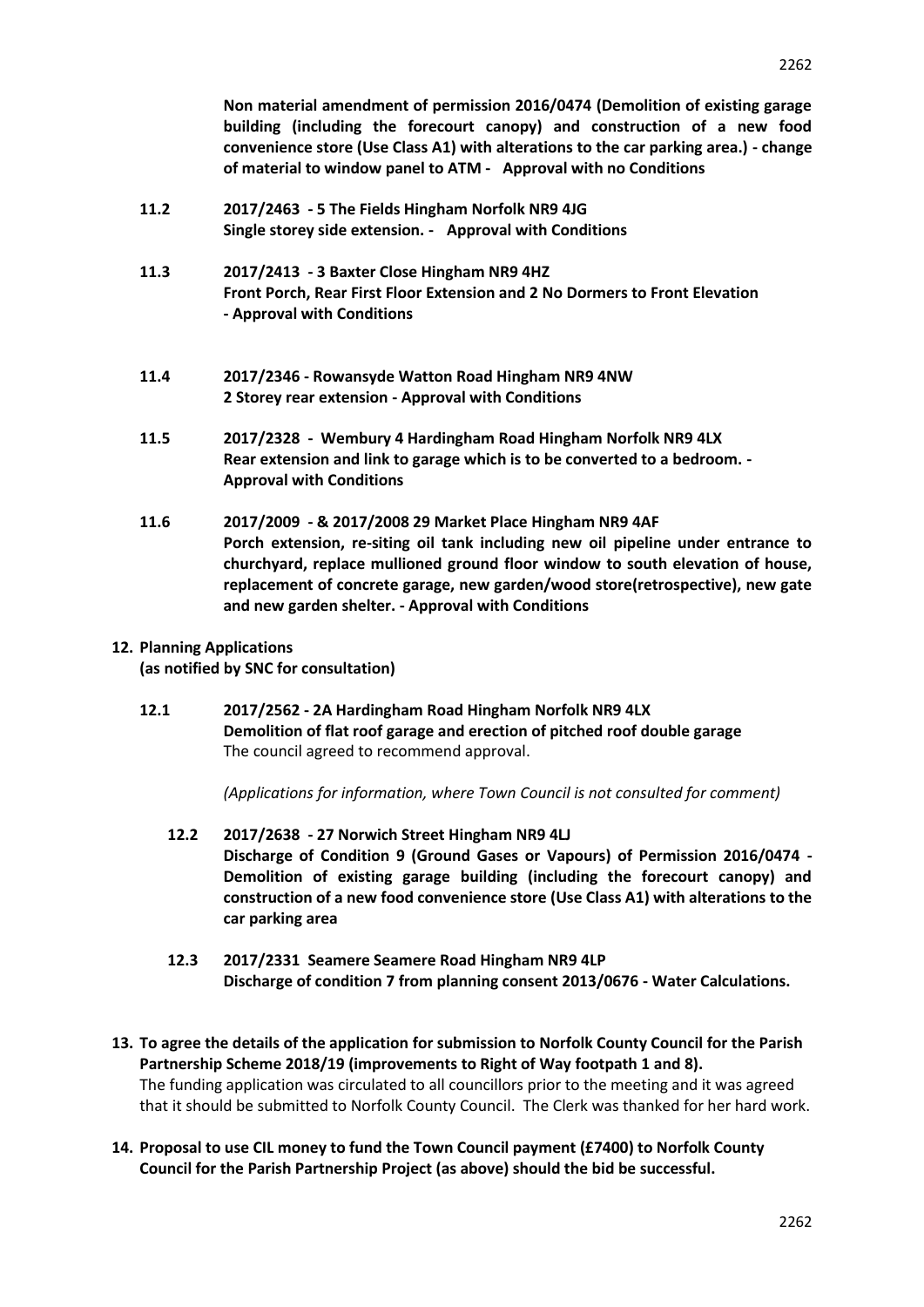The Clerk confirmed that South Norfolk Council agreed that this project would be an acceptable use of CIL money – it was agreed to use CIL money to pay for the parish 50% of the project costs should the funding bid be successful.

# **15. To receive an update on the refurbishment of the Public Toilets**

South Norfolk Council had advised that the work has been provisionally programmed in for the end of January. Helen Sibley from SNC had asked if the Town Council require a radar lock or normal lock to be fitted to the disabled toilet which also contains the baby changing facilities , the Clerk will refer this back to SNC with regard to any legal requirements for the locks on disabled toilets. The Clerk also advised that she had attended a meeting at the toilets with SNC and the contractor. It was evident at the meeting that there was a need to box in the pipework in the disabled toilet as there was an element running along the pipes to prevent them from becoming frozen (to prevent the element being tampered with or becoming damaged).

**16. To discuss the proposal by the Lincoln Hall Committee to relocate the "Private Carpark" signage to the entrance of the carpark (by placing the sign on poles in the rose garden)**

It was agreed that the Chairman would meet with a representative from the Lincoln Hall Committee to discuss this further, with regard to the wording on the sign and the proposed location for it to be placed.

**17. To consider design and prices for bicycle racks (to be purchased using s106 money held by Norfolk County Council - £906.20 available)**

After considering 2 styles of bicycle rack it was agreed to purchase 4 conservation style bike racks (the style recommended by SNC). The Clerk reminded the council that the money available was left over from the Bell Meadow development and had to be spent on a cycling/walking/public transport related project which would benefit the residents of Bell Meadow – therefore the original idea for the bicycle racks was to site them on the Fairland by the bus shelter (where bicycles had been chained to lamp-posts) and/or by the public toilets (as bicycles are often left blocking the pavement). The small Fairland greens were suggested as a location for the bike racks, with the addition of "please do not park motor vehicles on the green" signage.

**18. A reminder of the next Town Council meeting on 02 January 2018 – being the precept setting meeting – and confirm Councillor intended attendance.**

Cllr Maltby advised that she would not be able to attend the meeting on 02 January.

#### **FINANCE**

- **19. To receive a copy of the draft minutes of the Finance Committee – 21 November 2017** A copy of the draft minutes (see Appendix B) were circulated to all councillors prior to the meeting, and will be agreed at the next meeting of the Finance Committee.
- **20. To receive a copy of/ and make comment on the proposed draft budget for 2018/19 as produced by the Finance Committee**

A copy of the proposed draft budget for 2018/19 was circulated to all councillors prior to the meeting, there were no proposed amendments.

**21. Proposal to invite tenders for an internal auditor for (2017/18) financial year-end audit**  It was agreed to place an advert in the parish magazine and to invite Luisa Cantera to submit a tender to undertake the internal audit for 2017/18.

# **22. Accounts for Payment**

Further invoices were received after the publication of the agenda. The accounts for payment were agreed as below and the cheques signed.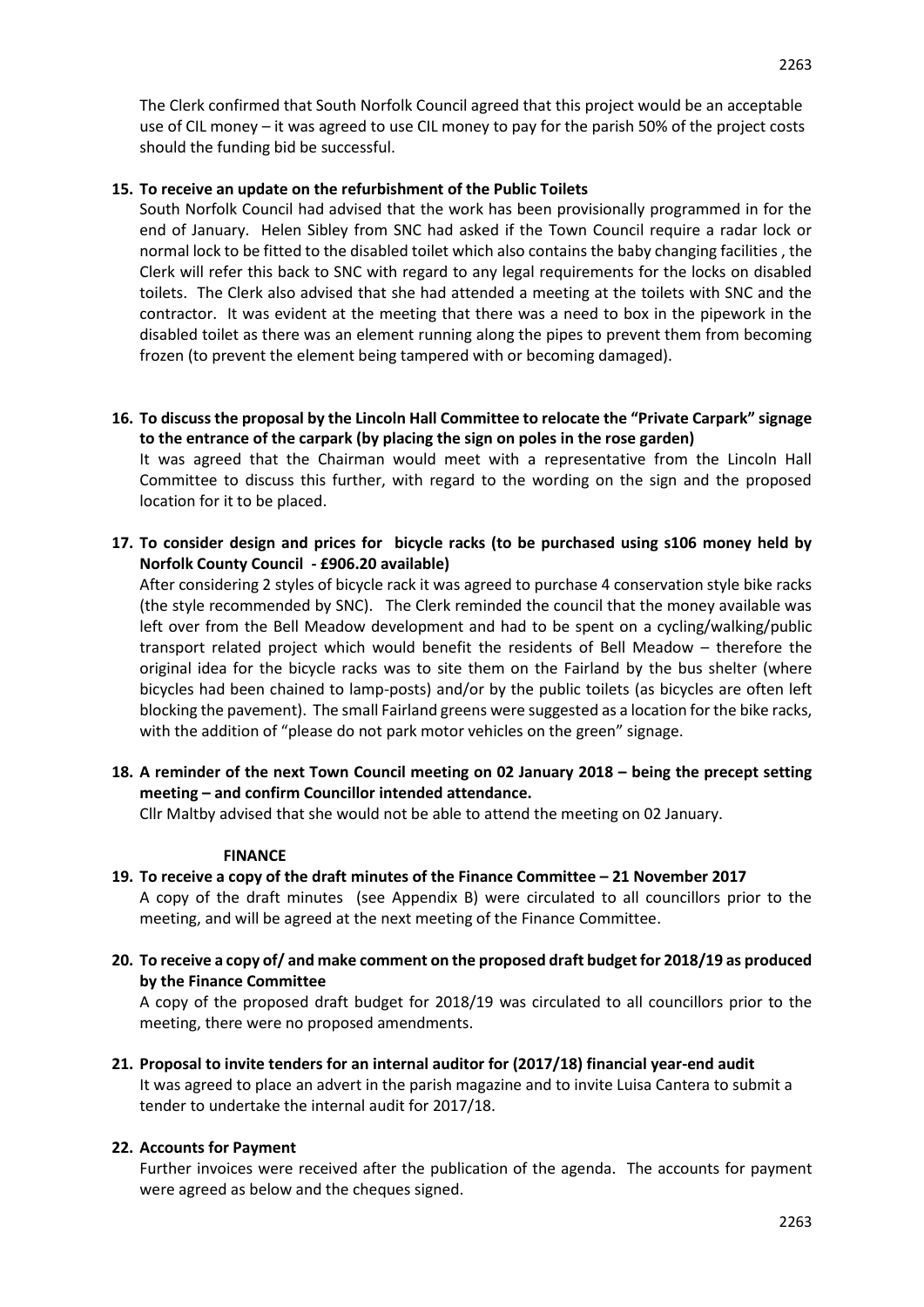| <b>ACCOUNTS FOR PAYMENT 05 December 2017</b> |  |                                  |                                  |   |            |
|----------------------------------------------|--|----------------------------------|----------------------------------|---|------------|
|                                              |  |                                  |                                  |   |            |
| TOTAL                                        |  | <b>PAYEE</b>                     | <b>DETAILS</b>                   |   | <b>VAT</b> |
| £752.65                                      |  | <b>D RAMM</b>                    | WAGES (4WKS) £726.18             |   |            |
|                                              |  |                                  | <b>PAINT£14.99</b>               |   |            |
|                                              |  |                                  | <b>CLEANING PRODUCTS £6.70</b>   |   |            |
|                                              |  |                                  | BNBAGS £4.78                     | £ | 0.80       |
| £848.73                                      |  | <b>ADOE</b>                      | <b>WAGES £848.73</b>             |   |            |
| £58.98                                       |  | <b>ADOE</b>                      | LICENCE (CHRISTMAS FAIR) £21.00) |   |            |
|                                              |  |                                  | CHRISTMAS TREE STAR (37.98)      | £ | 6.33       |
| £189.65                                      |  | <b>G MALTBY</b>                  | LIGHTS £90.98                    |   |            |
|                                              |  |                                  | CRAFT MATERIAL FOR SCHOOL £18.00 |   |            |
|                                              |  |                                  | <b>PAINT £80.67</b>              |   |            |
| £625.81                                      |  | <b>EON</b>                       | <b>ENERGY</b>                    | £ | 104.30     |
| £294.19                                      |  | <b>KAND M LIGHTING SERVICES</b>  | <b>CONTRACT</b>                  | f | 49.03      |
| £125.98                                      |  | <b>EUROFFICE</b>                 | <b>TOILET ROLL</b>               | £ | 21.00      |
| £300.00                                      |  | <b>CONNECTIONS ENTERTAINMENT</b> | MUSIC FOR CHRISTMAS FAIR         |   |            |
| £128.00                                      |  | <b>SLCC</b>                      | <b>MEMBERSHIP</b>                |   |            |
| £115.31                                      |  | <b>XEROX</b>                     | <b>PRINTER RENTAL</b>            | £ | 18.49      |
| £31.89                                       |  | <b>FIRST COPY</b>                | <b>METERED PRINTING</b>          | £ | 5.32       |

 $\begin{array}{|c|c|c|c|}\n \hline\n \text{578.21} & \text{T} & \text{COWIN} \\
\hline\n \end{array}$ E36.29 EUROFFICE CUPS/RAFFLE TICKETS XMAS FAIR **E** 6.04

# **23. 'Exclusion of the Press and Public under the Public Bodies (Admission to Meetings) Act 1960 to discuss the following matters:'**

Agreed – the public were asked to leave

# **24. To discuss the staff appraisals**

**£3,580.69 TOTAL**

The Chairman confirmed that he had completed the appraisal process with the Handyman and any issues raised at the appraisal meeting were discussed by the Council.

The meeting ended at 9.10pm

Signed ……………………………………………………………..Chairman 02 January 2018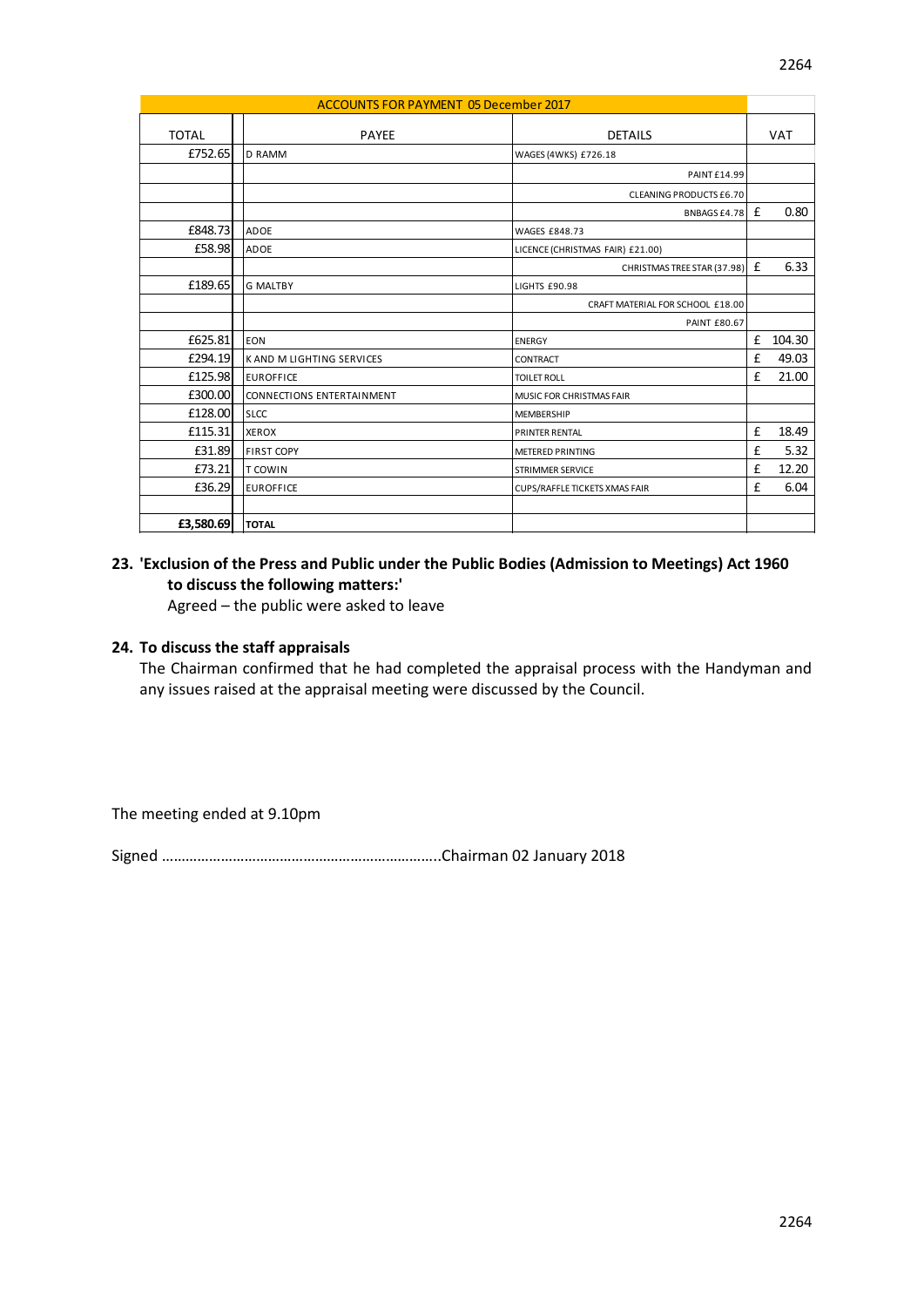# **Clerks Report for 05 December 2017**

| Min:      | <b>Update</b>                                                                                                                                                                                                                                                                                                                                                                |  |  |  |
|-----------|------------------------------------------------------------------------------------------------------------------------------------------------------------------------------------------------------------------------------------------------------------------------------------------------------------------------------------------------------------------------------|--|--|--|
|           | Matters Arising From the minutes of the meeting on 07 November 2017                                                                                                                                                                                                                                                                                                          |  |  |  |
| 14        | Market Place south green footway project/Parish Partnership - Norfolk County Council have advised<br>that the works have been programmed in for March 2018 - when the work is undertaken,<br>remedial works to the section of footway by the public toilets will also be undertaken, with<br>the addition of edging between the footway and toilet garden.                   |  |  |  |
| 16 and 17 | Councillor Maltby arranged the purchase of the additional lighting for the events and the craft<br>materials for Hingham Primary School - the children have made some decorations which are<br>now displayed on the town Christmas tree.                                                                                                                                     |  |  |  |
| 20        | The Clerk has arranged the purchase of the Christmas tree star, which is now adorning the Town<br>Christmas tree.                                                                                                                                                                                                                                                            |  |  |  |
| 21        | The meeting of the Finance Committee took place on 21 November 2017, the 2018/19 budget was<br>drafted and internal financial check undertaken.                                                                                                                                                                                                                              |  |  |  |
| 25        | The Clerk met with officers from South Norfolk Council and the contractors appointed to undertake<br>the refurbishment of the public toilets to discuss the final agreed specification, at that<br>meeting it was decided that the pipework in the disabled toilets would have to be boxed in<br>due to the heating element also present - to ensure it was secure and safe. |  |  |  |
| 26        | GCM Group have been advised that their tender for the tree work was successful - the Clerk is<br>awaiting confirmation of dates for the work to be undertaken.                                                                                                                                                                                                               |  |  |  |
| 27        | The Handyman's appraisal has now been undertaken.                                                                                                                                                                                                                                                                                                                            |  |  |  |
|           | <b>Other Updates</b>                                                                                                                                                                                                                                                                                                                                                         |  |  |  |
|           | Parking /Mud at the end of the footpath between Hardingham Road and Norwich Road. Saffron<br>Housing have advised that they have levelled the muddy area and placed some hard-core to<br>alleviate the problem                                                                                                                                                               |  |  |  |
|           | Road Safety Issues B1108 - with regard to the Hops Development - A letter outlining the concerns<br>raised has been sent to Norfolk County Council Highways, South Norfolk Council Planning,<br>Norfolk Constabulary and Abel Homes Ltd - (No response from Norfolk Constabulary - SNC<br>have not responded other than to refer the issue to NCC)                           |  |  |  |
|           | Review of Cemetery Fees and pre-sale of Exclusive right of Burial to be undertaken and brought to<br>full council for further discussion - - this will most likely be in February after the Cemetery<br><b>Working Party have met (hopefully in January)</b>                                                                                                                 |  |  |  |
|           | A lamppost on Hardingham Road was knocked over by a lorry visiting the site at 37-39 Hardingham<br>Road - Insurance Claim to be made for the replacement light -                                                                                                                                                                                                             |  |  |  |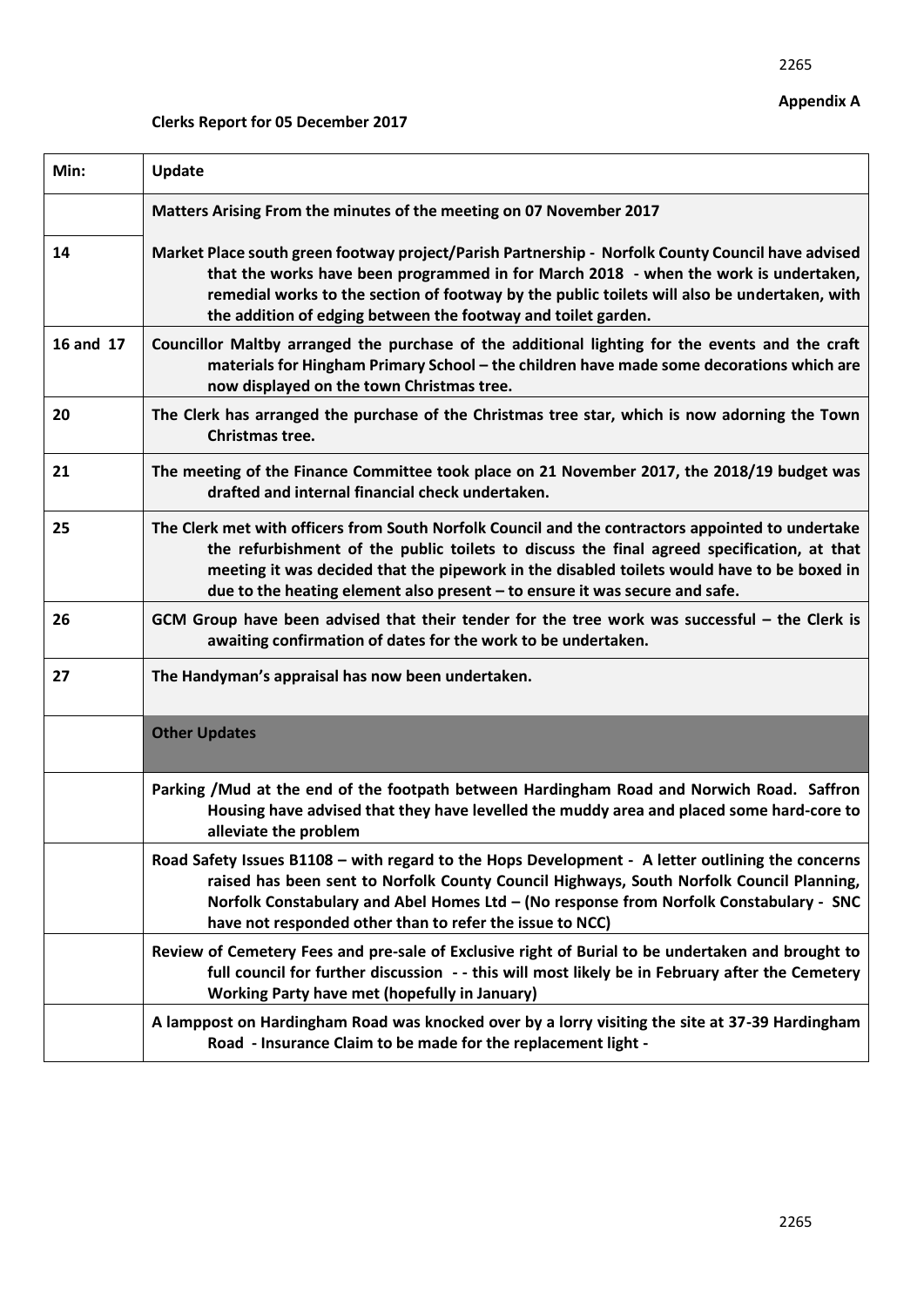| Stone Lane - a letter has been sent to NCC requesting maintenance - and to address the neighbouring<br>properties that "dump" garden waste on the verges which in turn is causing soil/debris<br>encroachment over the path. - NCC have advised that they will undertake work to clear the<br>surface of the path but advised that SNC would deal with the depositing of garden waste as<br>fly tipping.                         |
|----------------------------------------------------------------------------------------------------------------------------------------------------------------------------------------------------------------------------------------------------------------------------------------------------------------------------------------------------------------------------------------------------------------------------------|
| The clerk has contacted the relevant officer at SNC regarding setting up an Emergency Plan/Group<br>for Hingham, The Officer would be happy to come to a Town Council Meeting to give some<br>further advice. Date to be arranged - this has been chased - but the officer has so far not<br>been able to attend any dates given                                                                                                 |
| Churchyard/Cemetery -<br>Awaiting contact from the builder with regard to undertaking the repairs to the churchyard wall<br>following the damage from the car.<br>The following permissions remain outstanding from the Archdeacon Straightening of the<br>leaning memorial stone -<br>Fixing of the curved wall by the Attleborough Road entrance - (this will be investigated after<br>the heating works have been undertaken) |
| Rev. Reed has confirmed that the permission granted by the Archdeacon for tree works will cover<br>ALL of the tree work required. The handyman will start to prune the low canopies in the<br>churchyard in November.<br>The handyman has been asked to remove the ivy from the trees in the cemetery to a height of 1.5m<br>as per the advice in the tree survey.                                                               |
| The Street Lighting Contractor has been asked to visually inspect lighting stock and advise of any<br>defects found (even those previously reported) and to give the defects a risk indicator. -<br>Report chased again - and Awaited -<br>Quotations are being sought to replace the 6 green street light columns.                                                                                                              |
|                                                                                                                                                                                                                                                                                                                                                                                                                                  |

| <b>OUTSTANDING ISSUES</b>                                                                                                                                                                                                        |
|----------------------------------------------------------------------------------------------------------------------------------------------------------------------------------------------------------------------------------|
| Some remedial work has been carried out to the Skate Park - SNC have been contacted regarding<br>suitable companies who may be able to advice and quote on refurbishment of the skate park. -<br><b>Awaiting advice from SNC</b> |
| 2 steel liners and 1 new bin to be ordered – South Norfolk Council will be advised when the dog waste<br>bin will be removed.                                                                                                    |
| "Please do not park on the grass" signs to be priced                                                                                                                                                                             |
| Replacement oak trees on the Fairland – priced and sourced ready for planting after the Christmas Fair                                                                                                                           |

**Complaint to the bank /banking arrangements - no response to date** 

**Bank Account – a form needs to be signed by all signatories to link the accounts to telephone banking.** 

**Review/update of the Handyman's contract – to be completed.** 

**Commemorative Plaque for the Fairland Bus shelter – To be ordered.**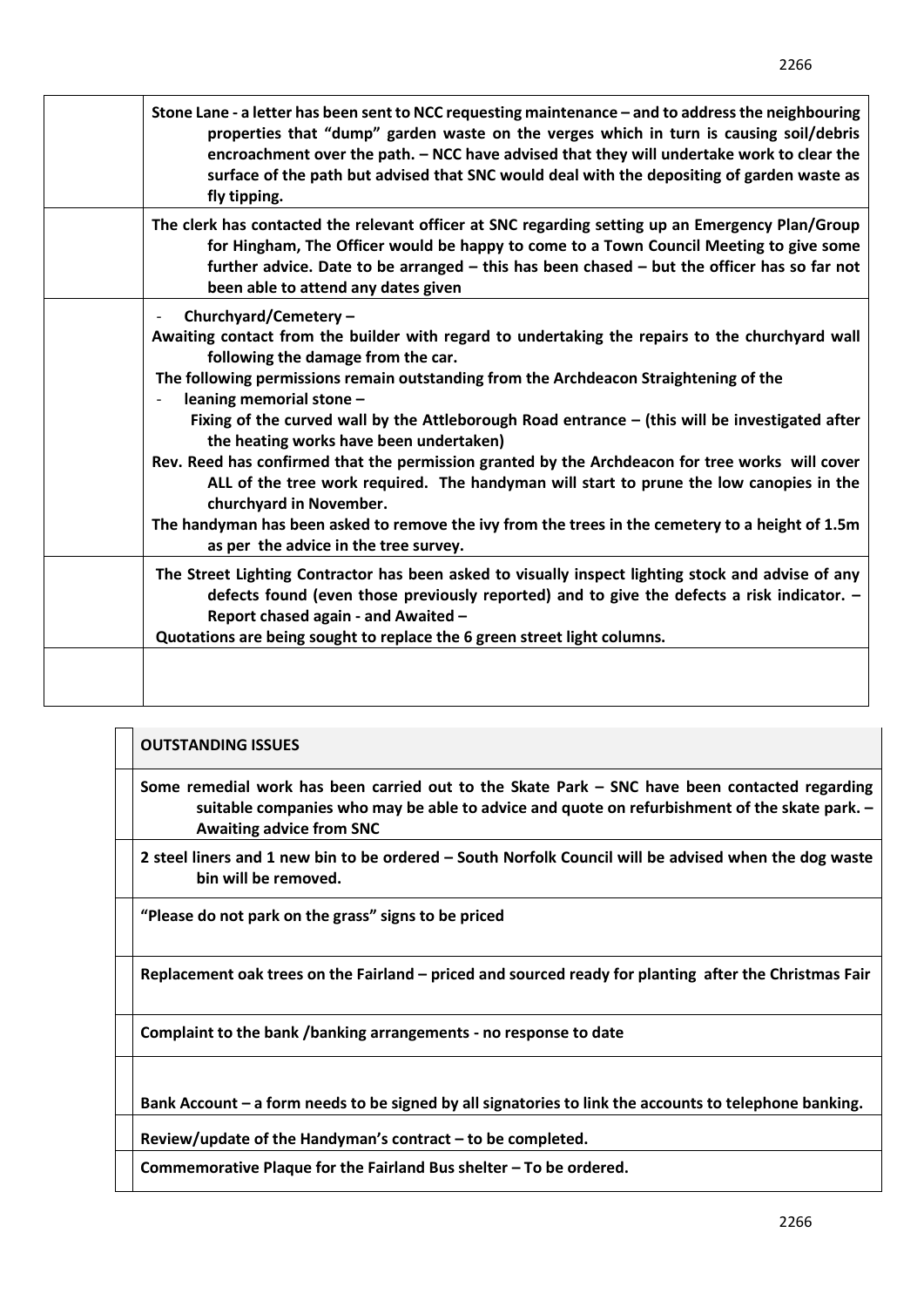**Request for a clear Bus Shelter – Norwich Road – By Hops development – to be looked at when the development is complete** 

**Neighbourhood Plan – Councillors need to read through the information (website links) previously provided to enable a decision to be made at a later date** 

**Leaning memorial stone in the Churchyard – Quotations to be sought Permission still required**

**Report prepared on 03/12/2017**

**Crime Figures – reported in September 2017 - On or Near…. The Dell - Burglary 1 Bell Meadow - Violence and sexual offences 1 Pottles Alley – Burglary 1 Hardingham Street - Violence and sexual offences 1 Rectory Gardens - Criminal damage and arson 1 Fleeters Hill - Anti-social behaviour 1, Drugs 1, Public order 1 Lincoln Avenue - Violence and sexual offences 1**

**https://www.police.uk/norfolk/D12/crime/**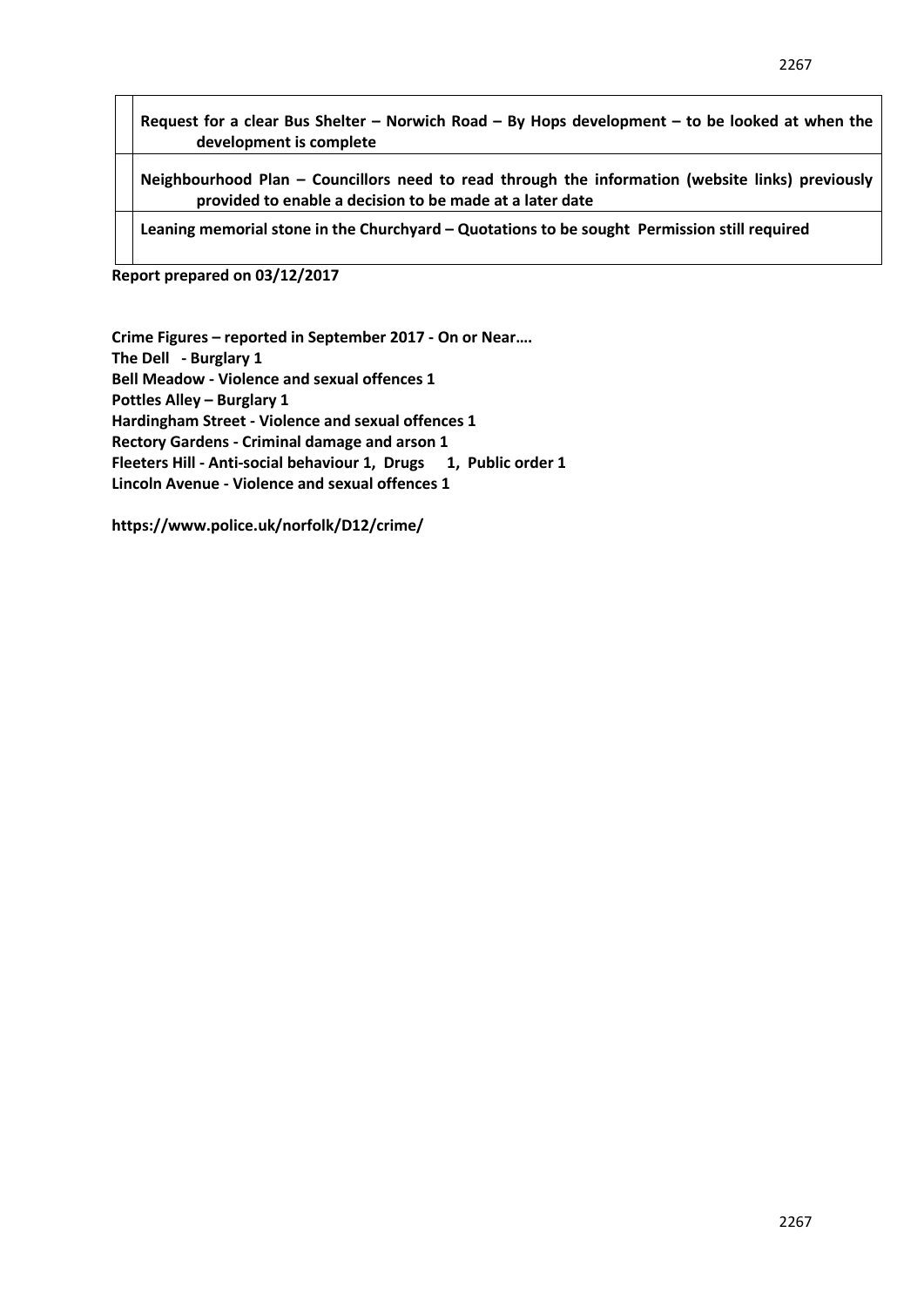# **Appendix B**

### *HINGHAM TOWN COUNCIL*

*DRAFT MINUTES OF THE HINGHAM TOWN COUNCIL FINANCE COMMITTEE MEETING HELD ON TUESDAY 21 NOVEMBER 2017.* 

*PRESENT Cllr Eldridge (Chairman) Cllr Dore Cllr Riley Cllr Chan Cllr Bendle Clerk – Alison Doe*

*No members of the public were present*

- *1. Apologies for absence. – None*
- *2. Declarations of interests with regard to items on the agenda and to consider requests for dispensations. – None.*
- *3. Public participation. No members of the public were present. (n.b the cashbook and budget monitoring spreadsheets were made available for public inspection).*
- *4. Accuracy of the Minutes of the Finance Committee meeting of 20 June 2017. The minutes of the meeting of the Finance Committee meeting of 20 June 2017 were agreed as correct and signed by the Chairman.*
- *5. Matters arising from the minutes of the meeting of 20 June 2017. There were no matters arising from the minutes of the Finance Committee meeting of 20 June 2017.*
- *6. To undertake the preliminary budget setting for 2018/19 The Finance Committee considered the figures for money spent in 2016/17 and April – September 2017. The Clerk had produced an initial budget suggestion for 2018/19, outlining where the budget figures needed to be increased or could be decreased (on 2017/18 figures).*

*South Norfolk Council had advised that they predict that their Revenue Support Grant will be cut by 49.4% for 2018/19 and SNC is therefore expecting to have to reduce the amount of Council Tax Support parish funding by this same percentage.*

*It is anticipated that the cemetery income (2018/19) will be more than the budget figure for 2017/18, (as has been the case in both 2016/17 and so far in 2017/18) therefore it was agreed to increase the expected income figure from £3000 to £3500.* 

*The Clerk also explained that currently the income for the toilets is paid upon invoicing South Norfolk Council, it is expected that the toilets will be transferred to Hingham Town Council during 2018 – along with the commuted sum from SNC, the budget/accounting for the toilets will therefore have to be amended at that time.*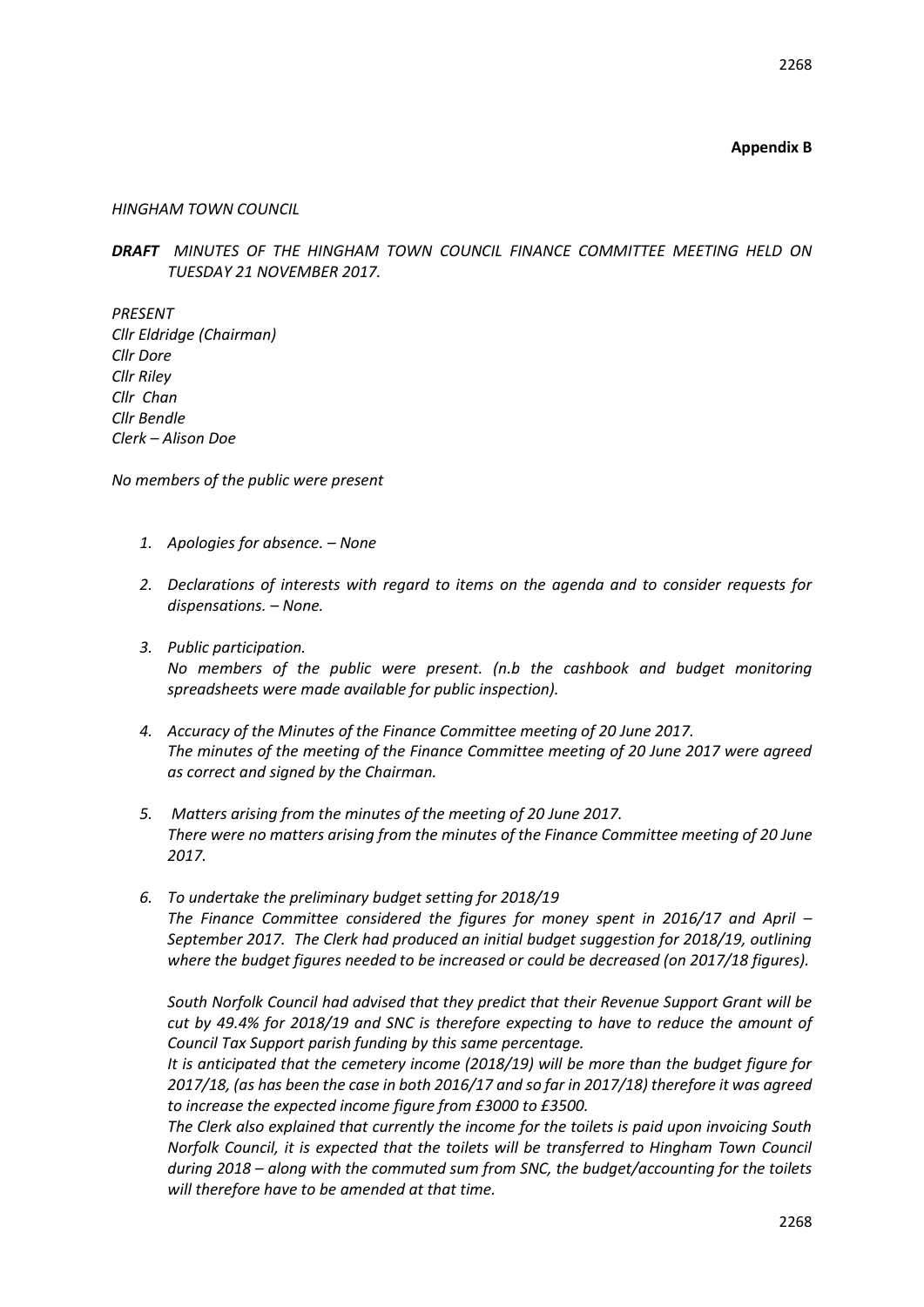*The Clerk explained that the grass cutting fee from Norfolk County Council had increased to £3,619.29 for 2017/18 – therefore this figure is to be used for 2018/19.*

*It was agreed that additional budget (expenditure) was required for Clerks Salary, NIC Contributions, Hall Hire, Printing Costs, Clerks Allowance (heating lighting etc, figure from HMRC) and Dog Bin Emptying. It was also agreed to include £5000 for contingency into the budget.*

*It was agreed that the budget (expenditure) figures could be reduced (from the 2017/18 figure) for Grass Cutting, Insurance, Cemetery Refurbishment, Memorial Repairs, Christmas Tree and Town Sign.*

*The agreed proposed draft budget to be presented to full council is attached as APPENDIX A.*

*7. To undertake the internal financial check. A random sample of transactions were cross referenced – between the cashbook, paying in book, cheque book, minutes, receipt book and invoices. No errors were found.*

*The meeting ended at 9.15pm*

*……………………………………………………………………….*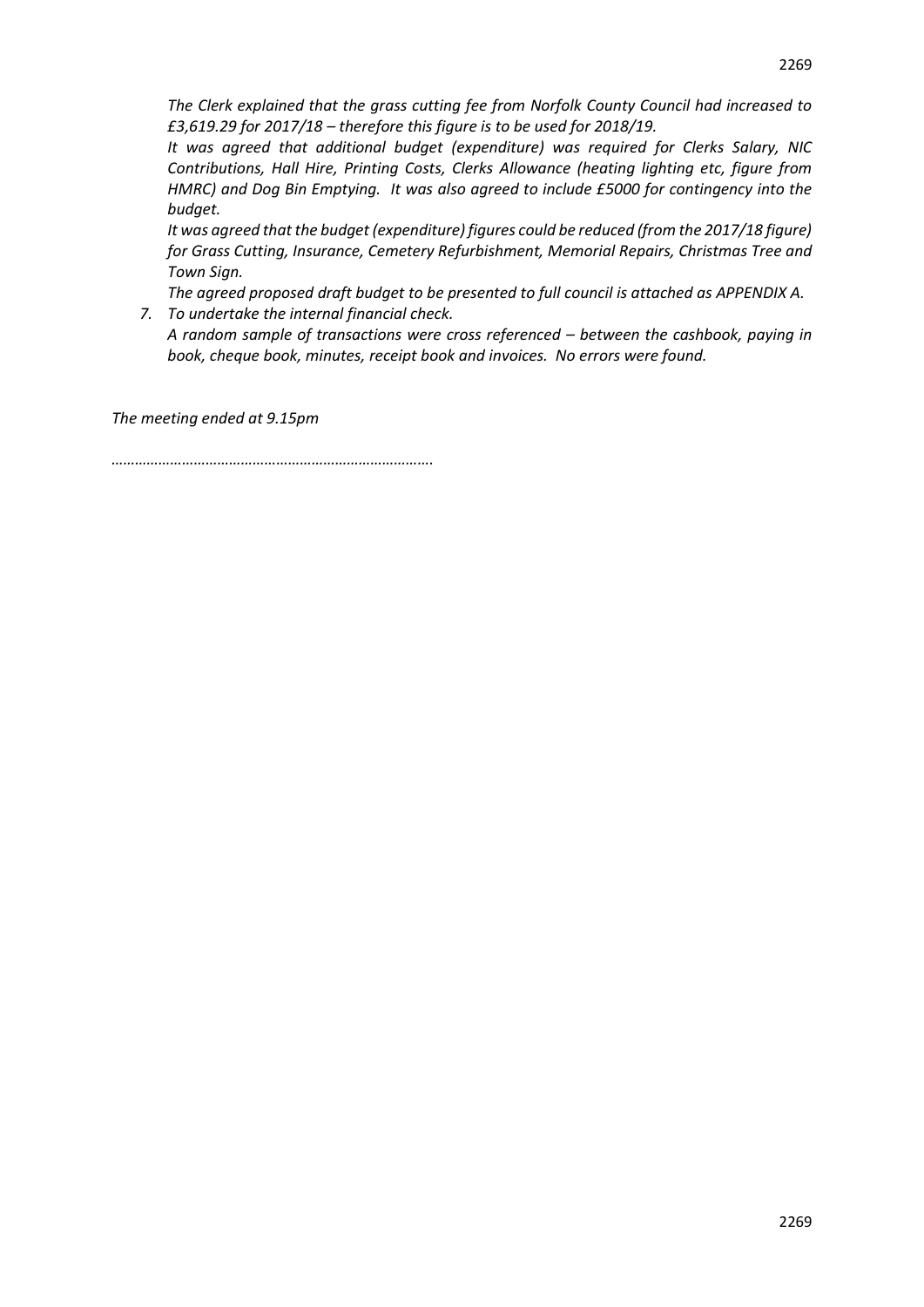|                    | <b>PROJECTED EXPENDITURE</b>                          | 2017/18                          |                                       |                              |                      | Current Year to sept 2017 |                      | PROPOSED BUDGET         |
|--------------------|-------------------------------------------------------|----------------------------------|---------------------------------------|------------------------------|----------------------|---------------------------|----------------------|-------------------------|
|                    |                                                       | Budget Agreed meeting 03/01/2017 |                                       |                              | NET                  | VAT                       | TOTAL                | 2018/19                 |
| 2016.17 net totals |                                                       |                                  |                                       |                              |                      |                           |                      |                         |
|                    | Contingency<br><b>Footway lighting</b>                |                                  |                                       | CAPITAL                      |                      |                           |                      | £5,000.00               |
| £5,729.73 Energy   |                                                       |                                  | £7,000.00                             |                              | £2,868.66            | £573.72                   | £3,442.38            | £7,000.00               |
|                    | £3,000.42 Maintenance                                 |                                  | £4,000.00                             |                              | £1,470.96            | £294.18                   | £1,765.14            | £4,000.00               |
| £1,010.67 Repairs  |                                                       |                                  | £1,000.00                             |                              | £0.00                |                           | £0.00                | £1,000.00               |
|                    | £0.00 Replacements                                    |                                  |                                       | £3,000.00                    | £1,922.41            | £384.48                   | £2,306.89            | £3,000.00               |
|                    |                                                       |                                  |                                       |                              | £0.00                |                           | £0.00                |                         |
|                    | <b>TOTAL</b>                                          | £12,000.00                       |                                       |                              | £6,262.03            | £1,252.38                 | £7,514.41            |                         |
|                    | Open spaces                                           |                                  |                                       |                              |                      |                           |                      |                         |
|                    | £6,826.24 Handyman salar                              |                                  | £7,000.00                             |                              | £3,377.92            |                           | £3,377.92            | £7,000.00               |
|                    | £9,495.38 Grasscutting<br>£5,990.00 Trees, ditches    |                                  | £12.000.00<br>£4,000.00               |                              | £4,753.76<br>£260.00 | £950.78                   | £5,704.54<br>£260.00 | £11,000.00<br>£4,000.00 |
|                    | £72.42 Maintenance/equipment                          |                                  | £100.00                               |                              | £30.62               | £1.83                     | £32.45               | £100.00                 |
|                    | £0.00 Church Yard repairs/Maintenance                 |                                  | £500.00                               |                              | £15.00               |                           | £15.00               | £500.00                 |
|                    | Cemetery refurbishment                                |                                  | £500.00                               |                              | £43.95               | £8.79                     | £52.74               | £300.00                 |
|                    | £990.00 Cemetery / memorial repairs                   | estimated                        | £3,000.00                             |                              | £975.00              | £195.00                   | £1,170.00            | £1,000.00               |
|                    | £116.49 Skatepark                                     |                                  | £100.00                               |                              | £66.50               | £13.30                    | £79.80               | £100.00                 |
|                    | £120.00 Church Lights                                 |                                  | £60.00<br>estimated CIL could be used | £5,000.00                    | £0.00<br>£4,500.00   |                           | £0.00<br>£4,500.00   | £60.00                  |
|                    | £3,431.00 Parish Partnership<br>church car park drain | estimated                        |                                       | £4,000.00                    | £0.00                |                           | £0.00                |                         |
|                    | <b>TOTAL</b>                                          | £27,260.00                       |                                       |                              | £14,022.75           | £1,169.70                 | £15,192.45           |                         |
|                    | <b>Amenities</b>                                      |                                  |                                       |                              |                      |                           |                      |                         |
|                    | £0.00 Church clock repairs, maintenance               |                                  | £500.00                               |                              | £0.00                |                           | £0.00                | £500.00                 |
|                    | £1,185.87 Bus shelters                                |                                  | £500.00                               |                              | £0.00                |                           | £0.00                | £500.00                 |
|                    | £3,688.80 Community car scheme                        |                                  | £2,500.00                             |                              | £423.50              |                           | £423.50              | £2,500.00               |
|                    | £269.17 Christmas tree, lights                        |                                  | £400.00                               |                              | f0.00                |                           | f(0,0)               | £300.00                 |
|                    | £0.00 Town sign                                       |                                  | £1,000.00                             |                              | £0.00                |                           | £0.00                | £0.00                   |
| £753.37 cover      | Toilet cleaning products/holiday                      |                                  | £655.00                               |                              | £262.28              | £26.39                    | £288.67              | £655.00                 |
|                    | £2,819.60 Toilet cleaning salary                      |                                  | £2,775.00                             |                              | £1,383.20            |                           | £1,383.20            | £2,775.00               |
|                    | Rates, cemetery, water inc fairland                   |                                  |                                       |                              |                      |                           |                      |                         |
|                    | £93.76 stand pipe                                     |                                  | £140.00                               |                              | £246.35              |                           | £246.35              | £140.00                 |
|                    | £0.00 Dog bin emptying                                |                                  | £180.00                               |                              | £0.00                |                           | £0.00                | £600.00                 |
|                    | £85.88 replacement dog bins                           | $(2 \text{ bins})$               |                                       | £180.00 REPLACE WITH         | £0.00                |                           | £0.00                |                         |
|                    |                                                       |                                  |                                       |                              |                      |                           |                      |                         |
|                    | £0.00 replacement grit bins                           | (1 bin)                          |                                       | £160.00 dog/grit/litter bins | £0.00                |                           | £0.00                | £200.00                 |
|                    | <b>TOTAL</b>                                          | £8,990.00                        |                                       |                              | £2,315.33            | £26.39                    | £2,341.72            |                         |
|                    | Administration                                        |                                  |                                       |                              |                      |                           |                      |                         |
|                    | £8,925.60 Clerk's salary                              |                                  | £9,500.00                             |                              | £4,478.40            |                           | £4,478.40            | £10,500.00              |
|                    | Stationery, post, phone (INC<br>£183.97 SOFTWARE)     |                                  | £500.00                               |                              | £85.63               | £1.68                     | £87.31               | £300.00                 |
|                    | £369.00 Chair's allowance                             |                                  | £369.00                               |                              | £369.00              |                           | £369.00              | £369.00                 |
|                    | £300.56 NI - employers contribution                   |                                  |                                       | £250.00 YEAR TO DATE         | £148.94              |                           | £148.94              | £300.00                 |
|                    | £2,288.37 Insurance                                   |                                  | £2,400.00                             |                              | £1,657.08            |                           | £1,657.08            | £2,000.00               |
|                    | £659.00 Hall hire                                     |                                  | £500.00                               |                              | £250.00              |                           | £250.00              | £600.00                 |
|                    | £1,072.16 Subs/training                               |                                  | £750.00                               |                              | £387.29              |                           | £387.29              | £750.00                 |
| £985.00 Audit      | £0.00 Advertising/publicity                           |                                  | £600.00<br>£800.00                    |                              | £157.50<br>£0.00     |                           | £157.5<br>£0.00      | £600.00<br>£800.00      |
|                    | £0.00 Elections                                       |                                  | £800.00                               |                              | £0.00                |                           | £0.00                | £800.00                 |
|                    | £36.00 Payroll admin fees                             |                                  | £120.00                               |                              | £72.00               |                           | £72.00               | £120.00                 |
|                    | Printing costs lease and metered                      |                                  |                                       |                              |                      |                           |                      |                         |
|                    | £633.86 printing)                                     |                                  | £600.00                               |                              | £254.45              | £50.01                    | £304.46              | £650.00                 |
|                    | £18.32 PENSION                                        |                                  |                                       | £50.00 estimated             | £18.32               |                           | £18.32               | £50.00                  |
| £300.00 ETC        | CLERKS ALLOWANCE HEATING/ELEC                         |                                  | £200.00                               |                              | £216.00              |                           | £216.00              | £216.00                 |
|                    | <b>TOTAL</b>                                          | £17,439.00                       |                                       |                              | £8,094.61            | £51.69                    | £8,146.30            |                         |
|                    | <b>Grants and Donations</b>                           |                                  |                                       |                              |                      |                           |                      |                         |
|                    |                                                       |                                  | £2,000.00                             |                              | £250.00              |                           | £250.00              | £2,000.00               |
|                    |                                                       |                                  |                                       |                              | £0.00                |                           | £0.00                |                         |
|                    | <b>TOTAL</b>                                          | £2,000.00                        |                                       |                              | £250.00              | £0.00                     | £250.00              |                         |
|                    | <b>S137</b>                                           |                                  |                                       |                              |                      |                           |                      |                         |
|                    | £40.00 general                                        |                                  | £100.00                               |                              | £40.00               |                           | £40.00               | £100.00                 |
|                    | £53.00 Automated Defibrillator                        |                                  | £200.00                               |                              | £0.00                |                           | £0.00                | £200.00                 |
|                    |                                                       |                                  |                                       |                              | £0.00                |                           | £0.00                |                         |
|                    | <b>TOTAL</b>                                          | £300.00                          |                                       |                              | £40.00               | £0.00                     | £40.00               | £72,585.00              |
|                    |                                                       |                                  |                                       |                              |                      |                           |                      |                         |
|                    | events<br><b>EASTER MARKET</b>                        |                                  |                                       |                              | £0.00                |                           | £0.00                |                         |
| events             | Summer Market                                         |                                  |                                       |                              | f(0.00)              |                           | £0.00                |                         |
|                    | Christmas                                             |                                  |                                       |                              | £0.00                |                           | £0.00                |                         |
| £1,708.00          |                                                       |                                  |                                       |                              | £0.00                | £0.00                     | £0.00                |                         |
|                    |                                                       | general                          |                                       | capita                       |                      |                           |                      |                         |
|                    |                                                       | £67,989.00<br><b>TOTAL</b>       |                                       | £12,000.00<br>£79,989.00     | £30,984.72           | £2,500.16                 | £33,484.88           |                         |

# **APPENDIX A – to the draft minutes from the Finance Committee meeting of 21 November 2017**